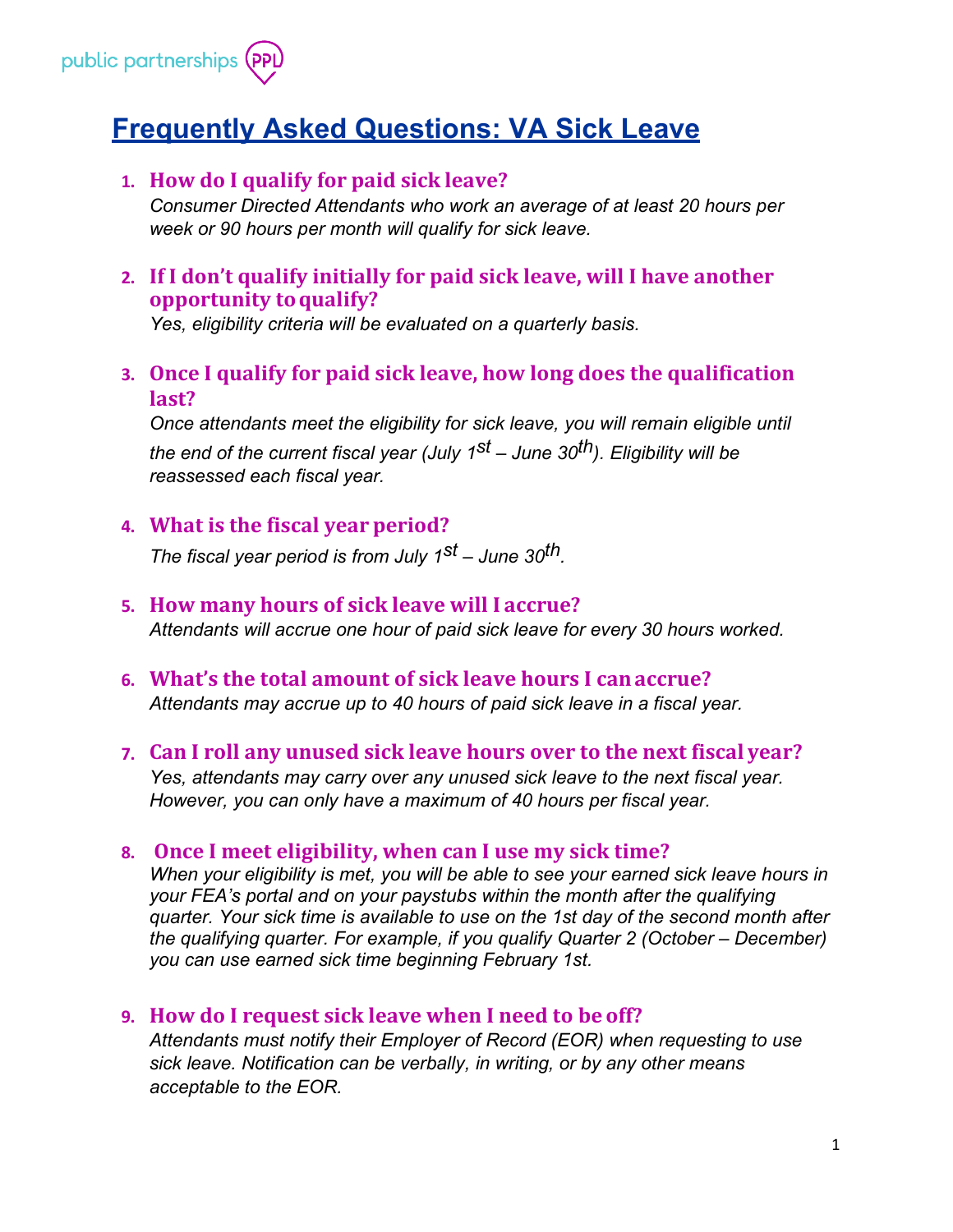

### **10. How do I submit my sick leave hours forpayment?**

*Sick leave must be submitted using the web portal. Attendants must submit sick leave hours used within 30 days. Sick leave hours submitted for payment after 30 days will be denied.*

#### **11. I am an EOR, how do I approve sick time for mycaregiver?**

*The time is approved in the web portal using the same time approval process.*

#### **12. Can an EOR deny an attendant's request to use sick leave?**

*No, however, the attendant must provide a reasonable notice to the EOR when sick leave is foreseeable. EOR's cannot penalize an attendant for requesting and/or taking sick leave.*

# **13. What happens if I only need to use 30 minutes of paid sick leave? Do I have to use an hour?**

*No, sick leave may be used in 15 minutes increments.*

#### **14. What happens if I fail my criminal backgroundcheck?**

*Attendants with a full failure criminal background check do not qualify for paid sick leave.*

## **15. Can I use paid sick leave if I switch EOR's?**

*Yes, the paid sick leave remains with the attendant and should transfer to the new EOR, as long as the member and the attendant remains the same.*

# **16. If the member switches to a different Managed Care Organization (MCO), will Ikeep my sick leave hours that I've already earned?**

*Yes, a transition process is in place.*

### **17. How will I know how many sick leave hours I have available to use?** *Sick leave hours will be displayed on the attendant's pay stubs.*

**18. If I'm terminated, can I get paid for any unused sick leave?** *No, unused sick leave hours cannot be paid out upon termination.*

#### **19. Can I get overtime when I use sick leave?**

*No, sick leave is not counted as time worked and will not be included when calculating overtime payments.*